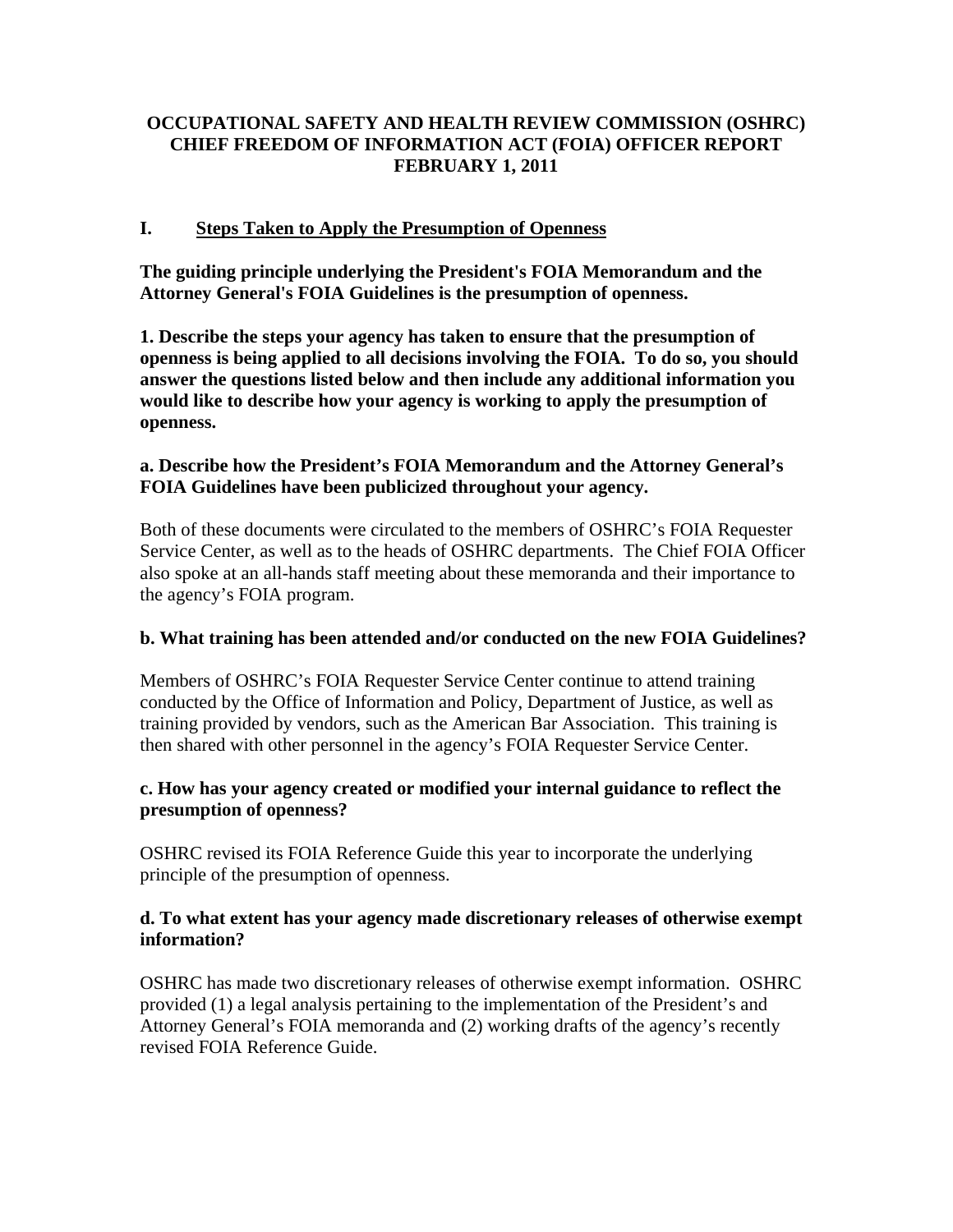#### **e. What exemptions would have covered the information that was released as a matter of discretion?**

OSHRC considered the released documents to be covered by Exemption 5 of the FOIA, but disclosed them as a matter of discretion pursuant to OSHRC's commitment to transparency and open government.

### **f. How does your agency review records to determine whether discretionary releases are possible?**

OSHRC's FOIA program is administered by personnel in the agency's Office of the General Counsel ("OGC") and each response to a FOIA request goes through legal review. If a response is a denial or denial in part, an OGC attorney, in consultation with the Chief FOIA Officer, considers the presumption of openness before making that final determination.

### **g. Describe any other initiatives undertaken by your agency to ensure that the presumption of openness is being applied.**

OSHRC actively applies the presumption of openness underlying the President's FOIA memorandum and Attorney General's FOIA guidelines when processing its FOIA requests. In determining whether to redact or withhold a requested record, OSHRC always considers the presumption of openness before making the final decision.

### **2. Report the extent to which the numbers of requests where records have been released in full and the numbers of requests where records have been released in part has changed from those numbers as reported in your previous year's Annual FOIA Report.**

OSHRC's release rate remained relatively the same between FY10 and FY09. OSHRC processed 66 FOIA requests in FY10, up from 57 FOIA requests in FY09. Of the 66 FOIA requests processed in FY10, OSHRC granted 23 in full and 11 in part. (The remaining 32 requests in FY10 were denied based on reasons other than exemptions. For example, 19 of those requests were withdrawn.) Of the 57 requests processed in FY09, OSHRC granted 21 in full and 9 in part. (Similarly, the remaining 27 requests in FY09 were denied based on reasons other than exemptions. For example, 16 of those requests were withdrawn.)

# **II. Steps Taken to Ensure that Your Agency has an Effective System for Responding to Requests**

**As the Attorney General emphasized in his FOIA Guidelines, "[a]pplication of the proper disclosure standard is only one part of ensuring transparency. Open Government requires not just a presumption of disclosure, but also an effective system for responding to FOIA requests."**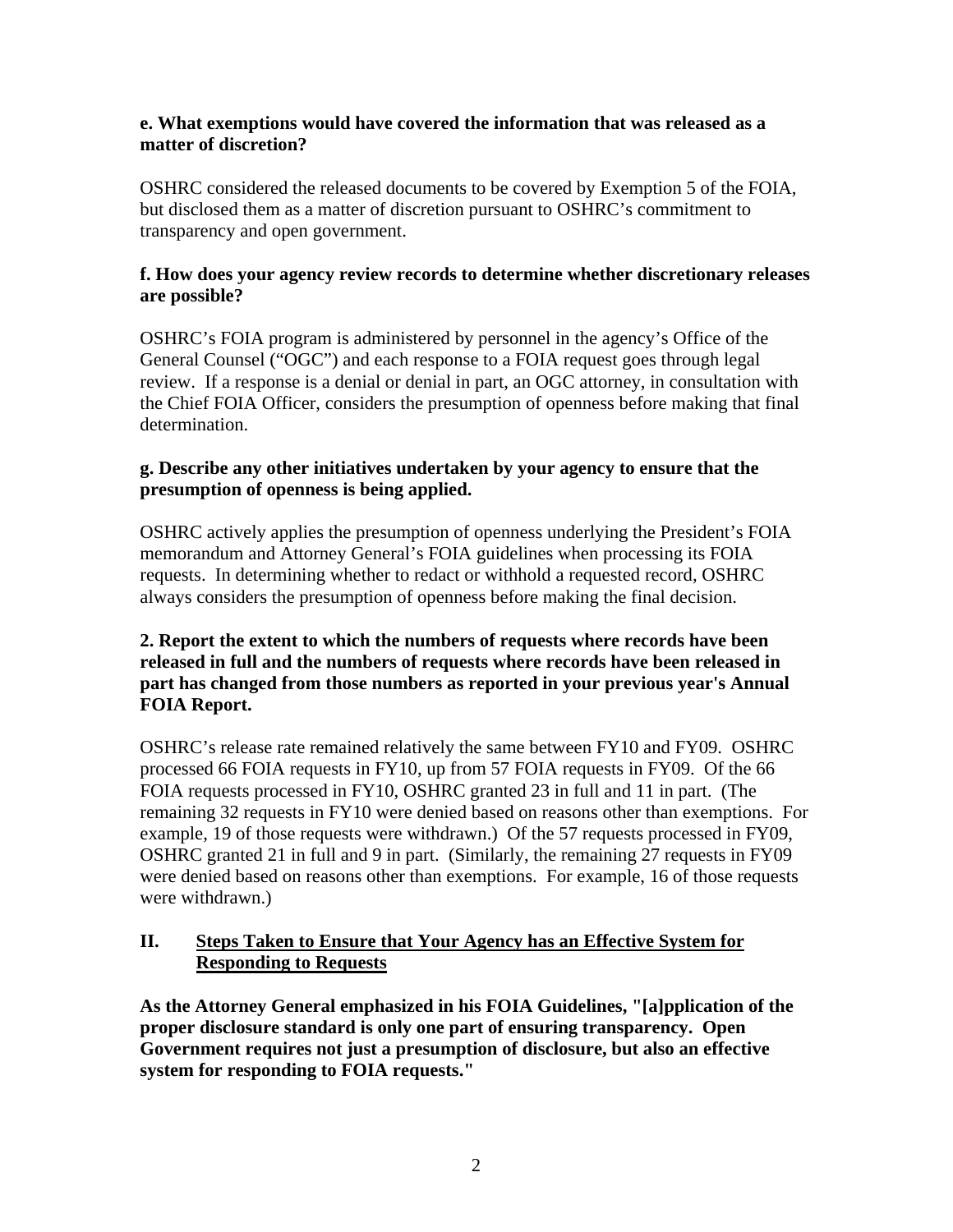**Describe here the steps your agency has taken to ensure that your system for responding to requests is effective and efficient. This section should include a discussion of how your agency has addressed the key roles played by the broad spectrum of agency personnel who work with FOIA professionals in responding to requests, including, in particular, steps taken to ensure that FOIA professionals have sufficient IT support. To do so, answer the questions below and then include any additional information that you would like to describe how your agency ensures that your FOIA system is efficient and effective.** 

## **a. Do FOIA professionals within your agency have sufficient IT support?**

Yes.

### **b. Describe how your agency's FOIA professionals interact with your Open Government Team.**

OSHRC's Chief FOIA Officer has a significant role on OSHRC's Open Government Team and promotes OSHRC's FOIA responsibilities to ensure an effective and efficient system for responding to FOIA requests. Additionally, the agency's small size lends itself to considerable overlap not only in personnel interaction on these issues but also in coordinating the agency's efforts to accomplish the same goals of openness and transparency.

## **c. Describe the steps your agency has taken to assess whether adequate staffing is being devoted to responding to FOIA requests.**

OSHRC periodically assesses whether it is devoting adequate staff for responding to FOIA requests by monitoring its response time. OSHRC's response time is currently well within statutorily prescribed limits.

### **d. Describe any other steps your agency has undertaken to ensure that your FOIA system operates efficiently and effectively.**

The Chairman of OSHRC implemented a management initiative in February 2009 to enhance agency transparency. In keeping with that initiative, as well as the President's FOIA Memorandum and Attorney General's FOIA Guidelines, OSHRC's FOIA professionals have worked diligently to improve the effectiveness and efficiency of processing FOIA requests. The FOIA Requester Service Center stays in close contact with the agency offices that maintain requested records to process requests within the statutorily required response times. This year, OSHRC also revised its Regulations Implementing the FOIA and FOIA Reference Guide to officially allow electronic FOIA requests.

# **III. Steps Taken To Increase Proactive Disclosures**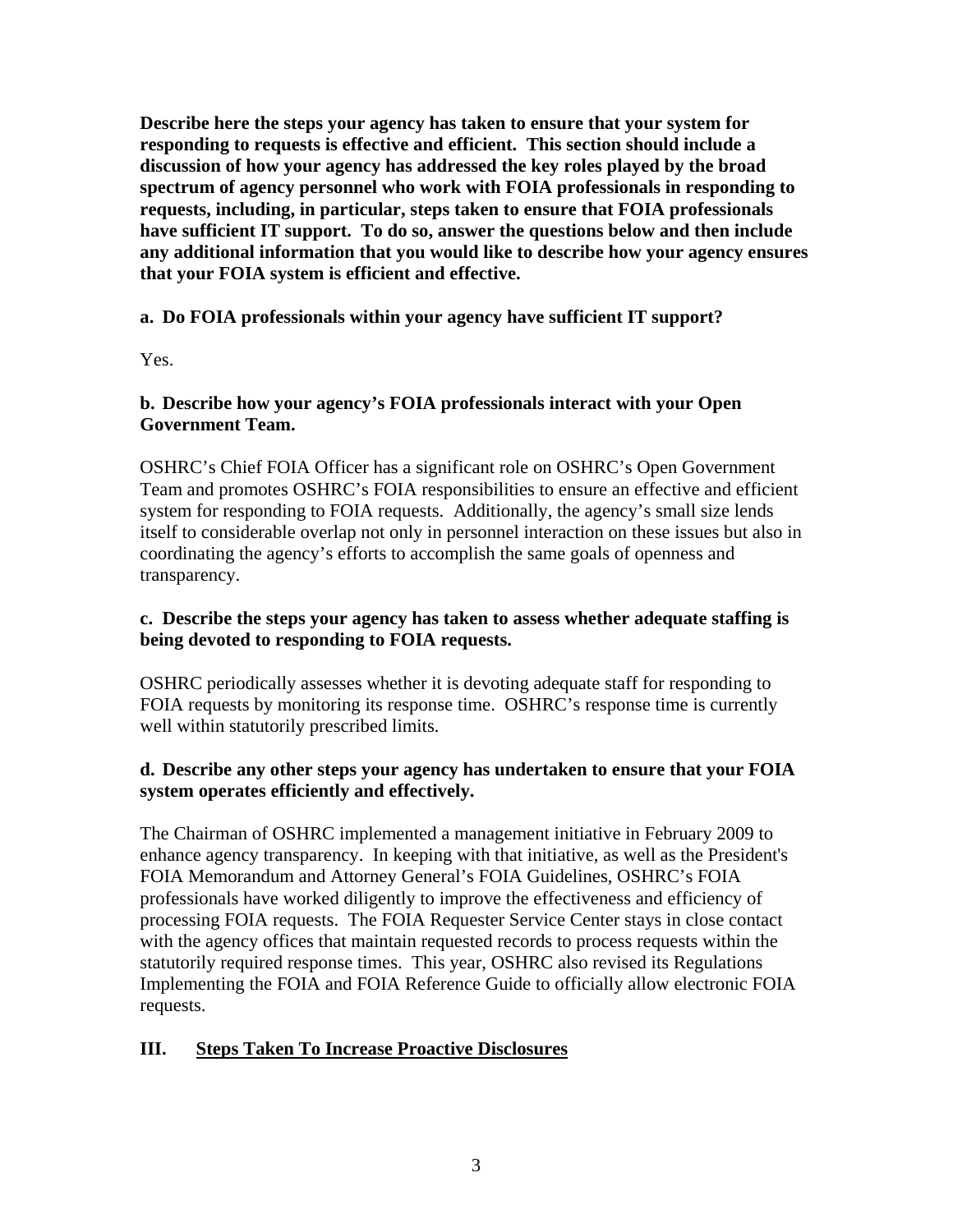**Both the President and Attorney General focused on the need for agencies to work proactively to post information online without waiting for individual requests to be received.** 

**Describe here the steps your agency has taken to increase the amount of material that is available on your agency website, including providing examples of proactive disclosures that have been made since issuance of the new FOIA Guidelines. In doing so, answer the questions listed below and describe any additional steps taken by your agency to make proactive disclosures of information.** 

**a. Has your agency added new material to your agency website since last year?** 

Yes.

# **b. What types of records have been posted?**

OSHRC has posted various reports, administrative law judge decisions pending on review, as well as documents from highly visible cases on the agency's docket.

# **c. Give examples of the types of records your agency now posts that used to be available only by making a FOIA request for them.**

Examples of the types of records OSHRC posts are monthly listings of case dockets, monthly Commission case activity reports, case briefing notices, and trial briefs.

# **d. What system do you have in place to routinely identify records that are appropriate for posting?**

OSHRC considers posting records associated with particular cases once more than one FOIA request has sought the same record. OSHRC also proactively posts records associated with particular cases of high interest, typically those warranting oral argument or those reported in the news media.

# **e. How do you utilize social media in disseminating information?**

OSHRC does not currently utilize social media in disseminating information, but it is under consideration.

### **f. Describe any other steps taken to increase proactive disclosures at your agency.**

The Chief FOIA Officer works to maintain open lines of communication between the FOIA Requester Service Center and key agency personnel. Additionally, in keeping with the Open Government Directive issued by the Office of Management and Budget on December 8, 2009, OSHRC continually monitors and updates its new open government page at www.data.gov.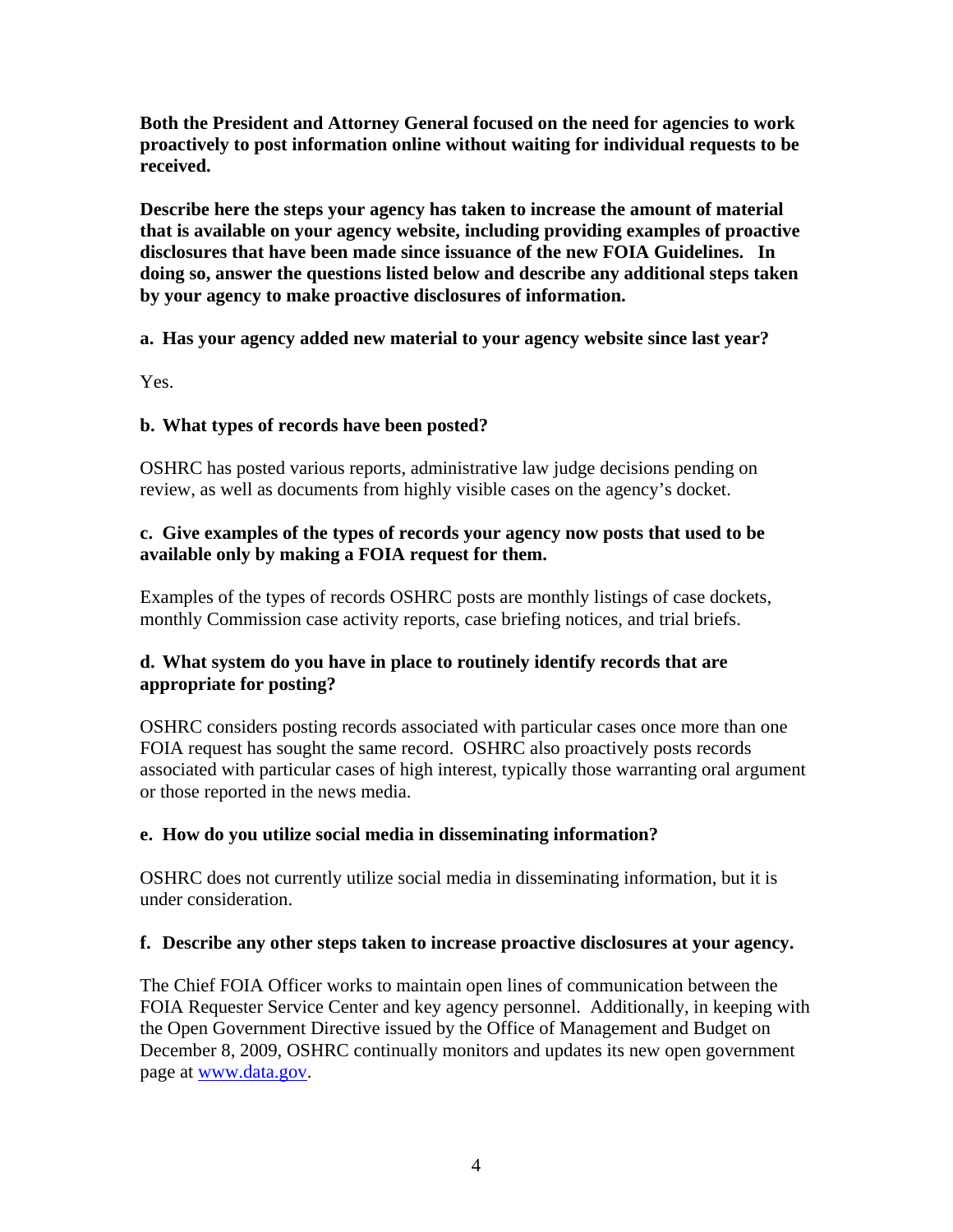#### **IV. Steps Taken To Greater Utilize Technology**

**A key component of the President's FOIA Memorandum was the direction to "use modern technology to inform citizens about what is known and done by their Government." In addition to using the internet to make proactive disclosures, agencies should also be exploring ways to utilize technology in responding to requests. In 2010 agencies reported widespread use of technology in handling FOIA requests. For this section of your Chief FOIA Officer Report for 2011, please answer the following more targeted questions:** 

**1. Electronic receipt of FOIA requests:** 

**a. What proportion of the components within your agency which receive FOIA requests have the capability to receive such requests electronically?** 

100%. OSHRC centrally processes its FOIA requests.

#### **b. To what extent have you increased the number of components doing so since the filing of your last Chief FOIA Officer Report?**

There has been no change since the filing of the 2010 Chief FOIA Officer Report.

#### **c. What methods does your agency use to receive requests electronically?**

Electronic mail.

#### **2. Electronic tracking of FOIA requests:**

#### **a. What proportion of components within your agency which receive FOIA requests have the capability to track such requests electronically?**

100%. OSHRC centrally processes its FOIA requests.

### **b. To what extent have you increased the number of components doing so since the filing of your last Chief FOIA Officer Report?**

There has been no change since the filing of the 2010 Chief FOIA Officer Report.

#### **c. What methods does your agency use to track requests electronically?**

OSHRC tracks its FOIA requests using word processing software.

#### **3. Electronic processing of FOIA requests:**

#### **a. What proportion of components within your agency which receive FOIA requests have the capability to process such requests electronically?**

100%. OSHRC centrally processes its FOIA requests.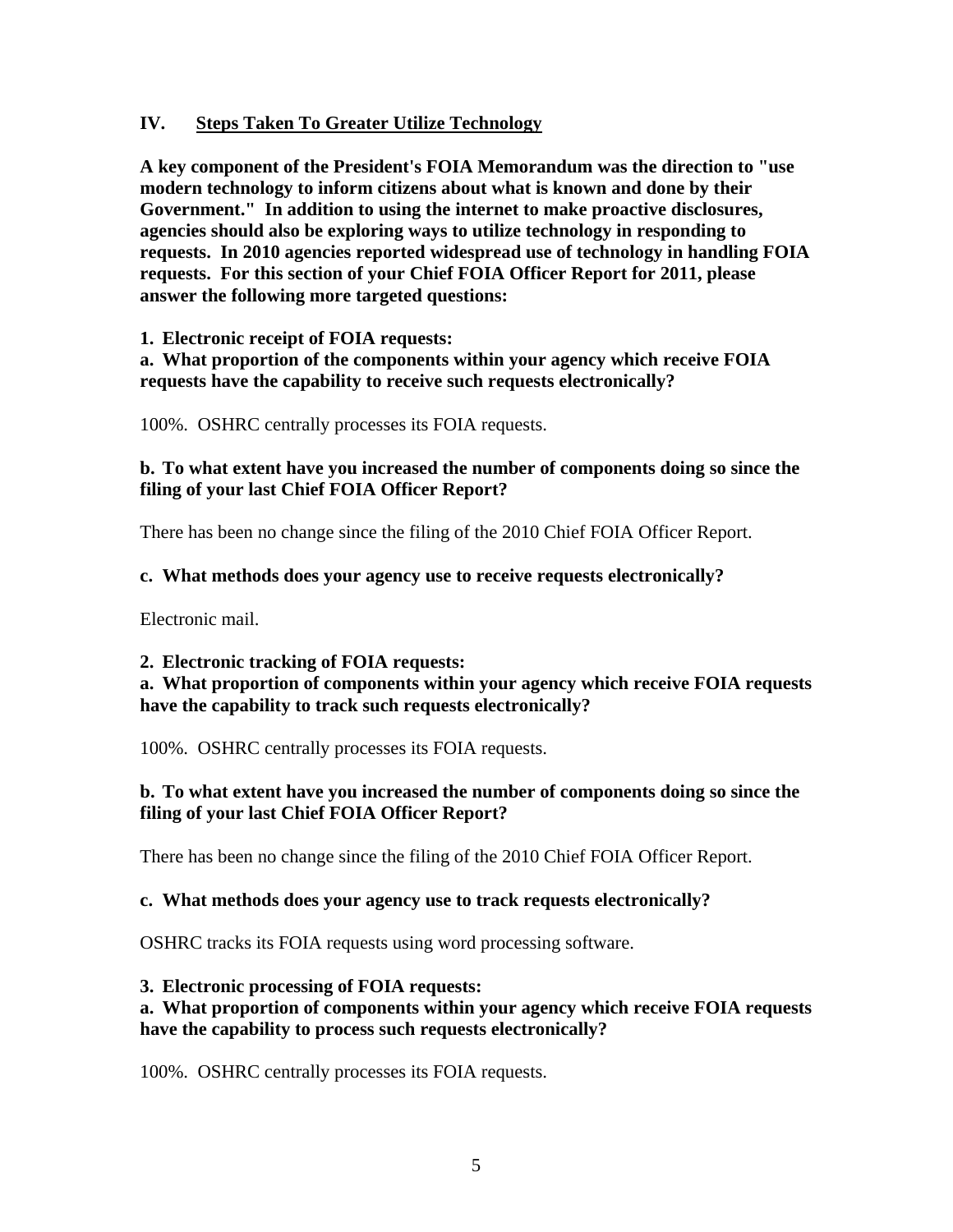### **b. To what extent have you increased the number of components doing so since the filing of your last Chief FOIA Officer Report?**

There has been no change since the filing of the 2010 Chief FOIA Officer Report.

## **c. What methods does your agency use to process requests electronically?**

OSHRC uses e-mail to communicate within the agency and with requesters, and utilizes desktop software to access and make copies of responsive documents when applicable.

# **4. Electronic preparation of your Annual FOIA Report:**

**a. What type of technology does your agency use to prepare your agency Annual FOIA Report, i.e., specify whether the technology is FOIA-specific or a generic data-processing system.** 

OSHRC uses generic word processing and spreadsheet program software to prepare its Annual FOIA Report.

**b. If you are not satisfied with your existing system to prepare your Annual FOIA Report, describe the steps you have taken to increase your use of technology for next year.** 

OSHRC is satisfied with its existing system.

# **V. Steps Taken to Reduce Backlogs and Improve Timeliness in Responding to Requests**

**Improvements to timeliness in responding to pending FOIA requests and reductions in backlogs are both ongoing agency efforts. The President and the Attorney General have emphasized the importance of improving timeliness in responding to requests. Section XII of your Annual FOIA Report includes figures that show your agency's backlog of pending requests and administrative appeals for the past two fiscal years. You should refer to those numbers when completing this section of your Chief FOIA Officer Report. In this section you should address the following elements.** 

**1. If your agency has a backlog, report here whether that backlog is decreasing. That reduction should be measured in two ways. First, report whether the number of backlogged requests and backlogged administrative appeals that remain pending at the end of the fiscal year decreased or increased, and by how many, when compared with last fiscal year. Second, report whether your agency closed in Fiscal Year 2010 the ten oldest of those pending requests and appeals from Fiscal Year 2009, and if not, report how many of them your agency did close.** 

OSHRC currently has no backlog of FOIA requests or administrative appeals, and had no backlog of FOIA requests or administrative appeals in FY09 or FY10.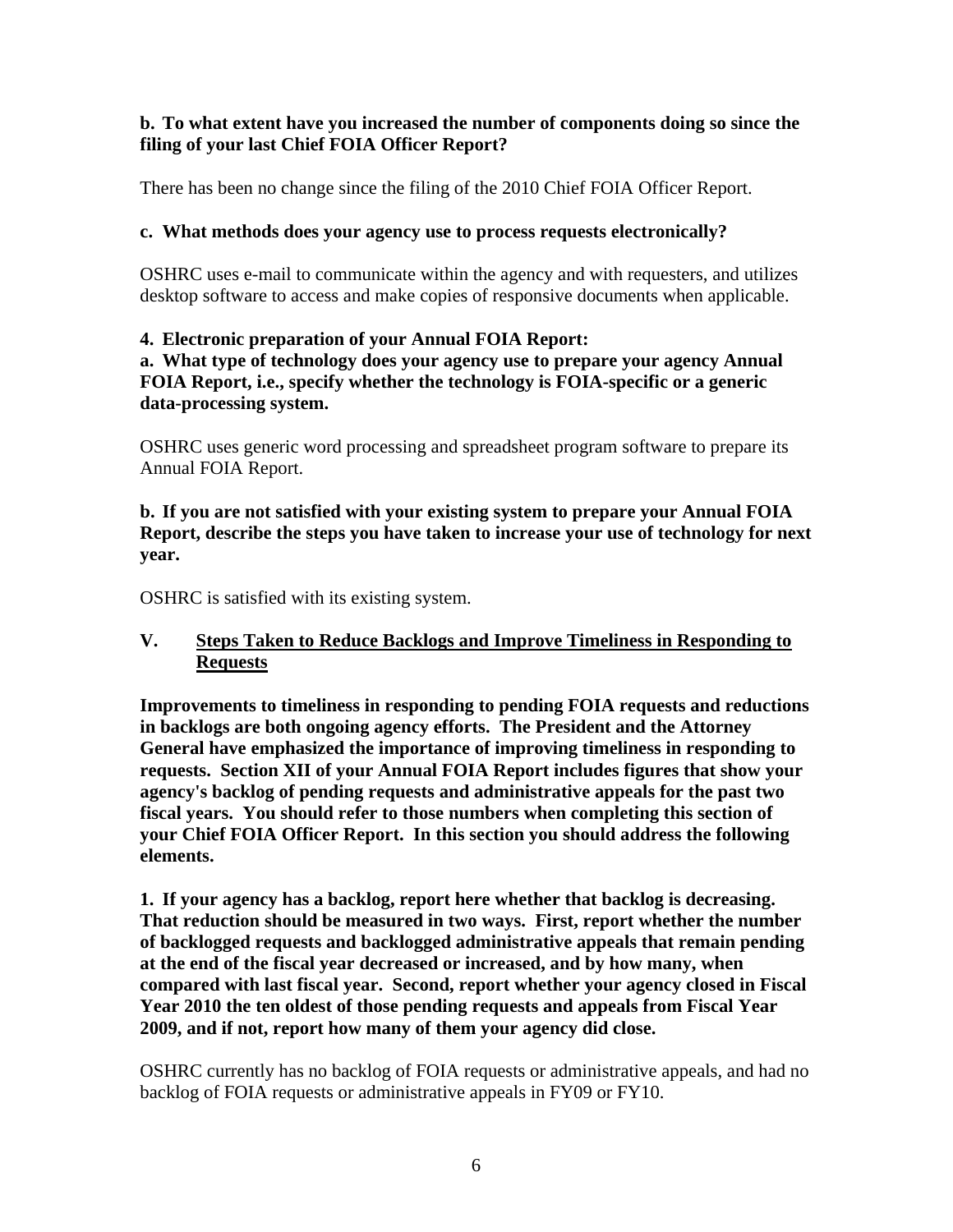**2. If there has not been a reduction in the backlog as measured by either of these metrics, describe why that has occurred. In doing so, answer the following questions and then include any other additional explanation:** 

**a. Is the backlog increase a result of an increase in the number of incoming requests or appeals?** 

N/A.

**b. Is the backlog increase caused by a loss of staff?** 

N/A.

**c. Is the backlog increase caused by an increase in the complexity of the requests received?** 

N/A.

**d. What other causes, if any, contributed to the increase in backlog?** 

N/A.

**3. Describe the steps your agency is taking to reduce any backlogs and to improve timeliness in responding to requests and administrative appeals. In doing so answer the following questions and then also include any other steps being taken to improve timeliness.** 

**a. Does your agency routinely set goals and monitor the progress of your FOIA caseload?** 

Yes.

# **b. Has your agency increased its FOIA staffing?**

Yes, by approximately half of a full-time employee (FTE).

# **c. Has your agency made IT improvements to increase timeliness?**

Yes. OSHRC is presently evaluating its transition to a new docket management system, which would facilitate the processing of FOIA requests that seek records associated with OSHRC cases. The agency has also updated its IT infrastructure, including desktops, servers, and data circuits.

**d. Has your agency Chief FOIA Officer been involved in overseeing your agency's capacity to process requests?**